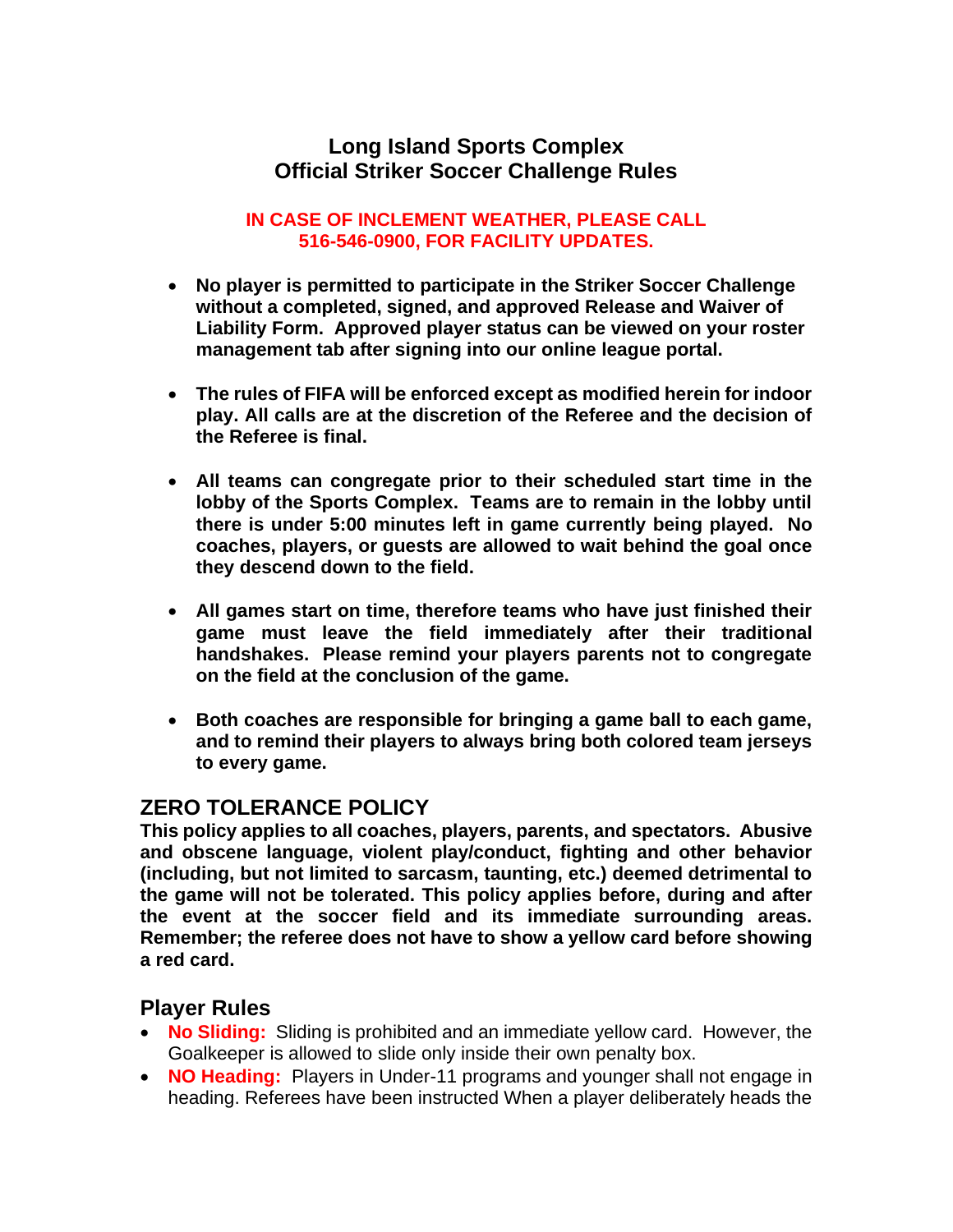ball in a game, an indirect free kick should be awarded to the opposing team from the spot of the offense. If the deliberate header occurs within the goal area, the indirect free kick should be taken on the goal area line parallel to the goal line at the point nearest to where the infringement occurred. If a player does not deliberately head the ball, then play should continue.

- Shin guards are mandatory
- No gum is permitted in the facility
- No jewelry is allowed to be worn by any player
- Keep player benches clean of all debris
- No player will be allowed to play with any type of hard or soft cast on
- A player may register with only one team

#### **Team Rules**

- Roster is submitted with Liability Waiver Form prior to start of Challenge play
- All teams must have appropriate uniforms
- Molded cleats or indoor soccer shoes/sneakers. Metal Cleats are prohibited
- Guest players allowed with submission of Liability Waiver form (must be submitted no later than 72 hours prior to game time for approval)
- No additional players allowed after submission of roster
- No foul language or vulgar chanting from players or spectators
- **All teams must be ready to start their game on time (game clock will start at discretion of referee). Please keep players off the field while prior game is in progress.**

### **Spectator Rules**

- Spectators are responsible for siblings at all times
- Spectators must not linger on the field at the conclusion of each game
- Any verbal abuse directed at any Referee or Challenge Official will result in a forfeiture of game
- Spectators must sit in designated areas only
- No smoking or alcoholic beverages are permitted on the premises

### **Playing time is Running Time**

- Please advise your players to be at the field at least 15 minutes before your scheduled start time
- All games are 50 minutes, two 25-minute halves. Half time is a brief intermission is approximately 2-3 minutes (teams do not switch halves)
- Time kept on the field by referee (running time).
- No overtime play. No injury clock stoppage.
- **IF A PENALTY KICK IS AWARDED IT WILL BE TAKEN REGARDLESS IF TIME HAS EXPIRED.**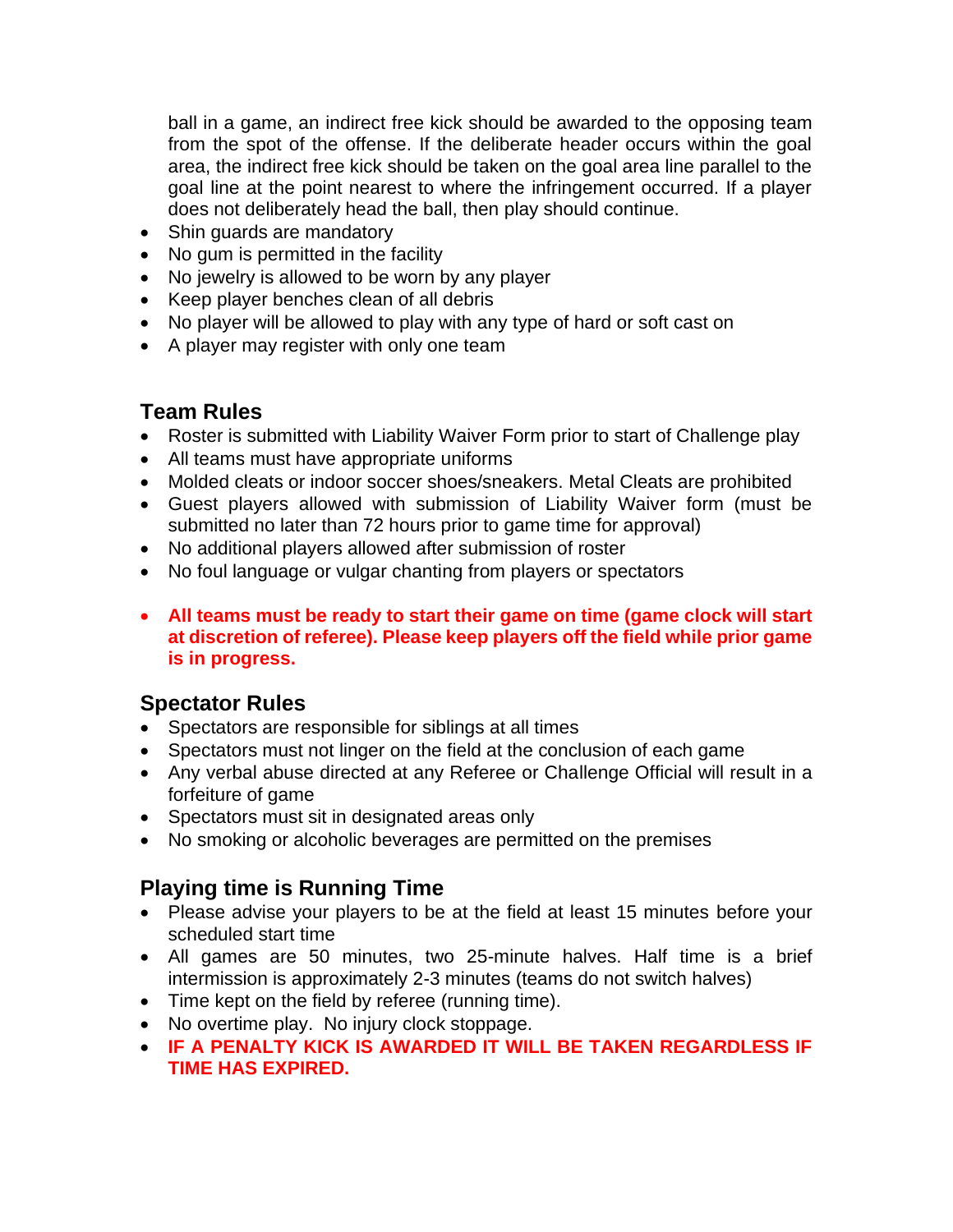- Games start promptly according to Challenge schedule regardless if a team is late or not present
- Failure to field a team will result in a team forfeit

### **Home Team**

- The Home Team is listed first on the schedule and will be responsible for change of shirt in the event of a color conflict
- Home team is responsible for game ball

### **Ball Size**

- Ages U9, U10, U11, U12, use size 4 ball, U13 and older will use size 5 ball.
- If a game is played between U12 & U13 teams, then a size 4 ball is used.
- **Players are encouraged not to bring soccer balls to the field**
- **Coaches are responsible for bringing game ball to field**

### **Player Min/Max for U9, U10, U11, U12**

(The number of players on the field per team is including the goalie) U9 & U10 Min 5, Max 7 U11 & U12 Min 6 Max 9**\* \* U11 & U12 can play 10 v 10, if both coaches agree otherwise 9 v 9.**

### **Player Min/Max for U13, U14, U15, U16, U17**

U13 the maximum including goalie is  $9 \vee 9$ U14 thru U17 8 v 8 or Coaches Choice

### **Age and Cross Age Competition Game Player Max (including goalkeeper):**

- 
- **U10 vs. U11:** 9 v 9 or See "Coaches Choice Rule"<br>• **U12 vs. U13:** 9 v 9 or See "Coaches Choice Rule" • **U12 vs. U13:** 9 v 9 or See "Coaches Choice Rule"
- **U13 vs. U14:** See "Coaches Choice Rule" (Recommended 8 v 8)
- **U14 thru HS:** 8 vs. 8 or less

# **Max Roster Size:**

**U9 thru U14: 22 Players U15 thru HS: 27 Players**

### **Coach's Choice**

• Prior to the start of your match, both coaches can agree to play with less players, than the stated maximum above, however, coaches must notify the referee first. In instances when both coaches disagree on the number of players, the lower number will win out, however, the difference cannot be greater than one player.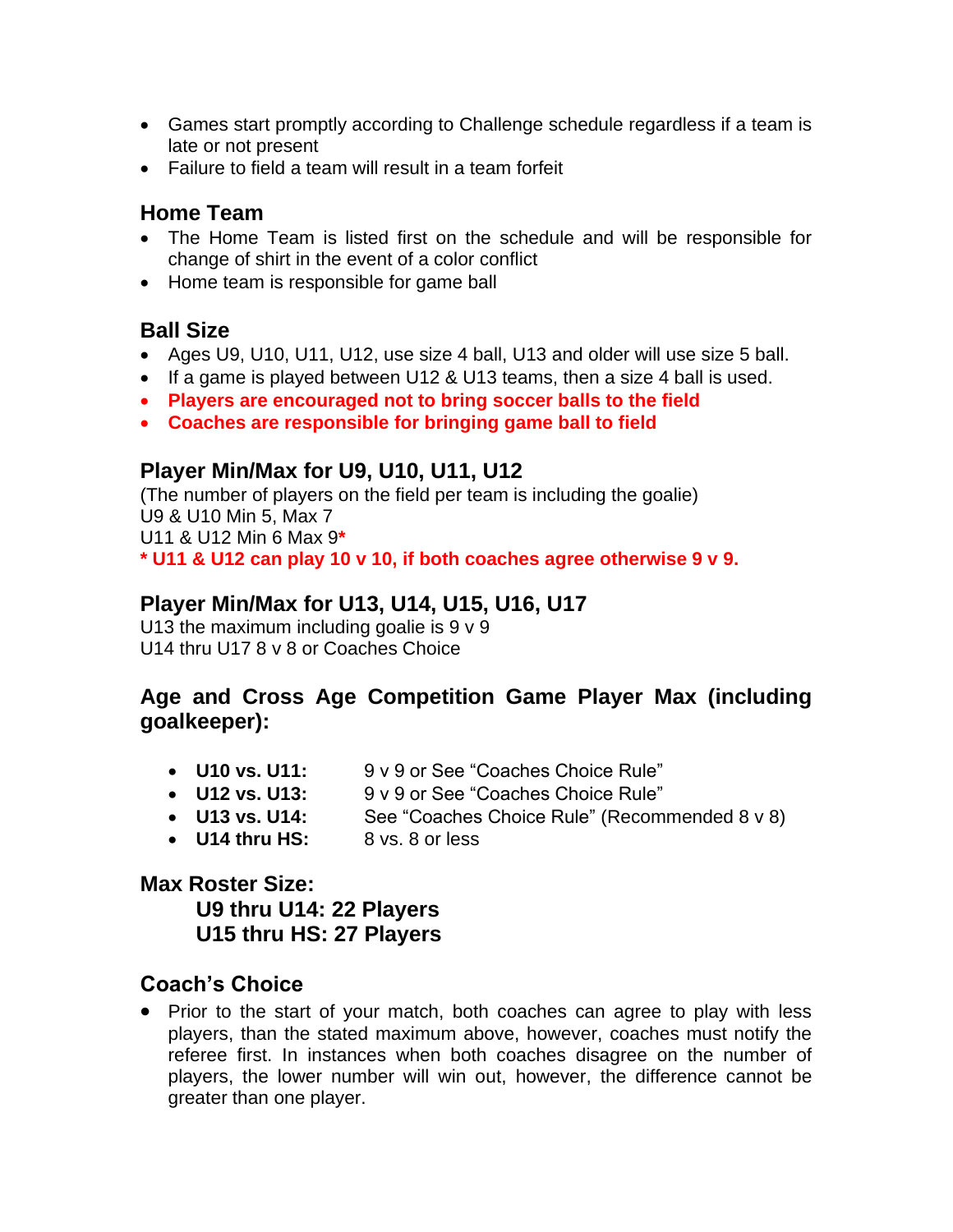### **Game Day Roster**

Each team is required to bring a copy of their approved roster to every match for the benefit of the Referee. Be prepared to hand a copy to the referee if they request it. Player passes are not required, but an approved roster is.

### **Kickoff/Start of Game**

- The soccer ball will be placed in the center of the field to start games and after goals are scored
- The Home Team will kick at start of game
- Opposing team must stand beyond the center circle on their side of the field

# **Free Kicks**

- Outdoor rules apply for all free kicks. Opposing players must provide 8 yards from the ball at all times
- Balls hitting the overhead net or ceiling are considered in play.
- A ball that touches the ceiling netting cannot be scored directly from the net, it must touch another attacker or two defenders after hitting the net.
- Free Kicks from your defensive-end do not have to touch a player in the defensive end before going into the attack side of the field.
- **IF A FREE KICK IS AWARDED IT WILL BE TAKEN REGARDLESS IF TIME HAS EXPIRED.**

# **Keeper Saves & Goal Kicks**

- If a goal kick is kicked by a field player/Keeper or the ball is thrown by the Keeper over the midfield line without making contact with a player, opposing team is awarded ball at midfield
- Goal Kicks are awarded according to FIFA Laws
- **All goal kicks must either land in your own defensive end first or touch a player in your own defensive end before going into your offensive end. The penalty for the infraction is an indirect free kick from anywhere on the half line. A Goalie who makes a save must either kick or throw the ball within their own defensive half first before going into their offensive end. Even if the goalie puts the ball down and dribbles the ball out of the box the ball must still land on their half of the field first before going into their offensive end. The penalty is an indirect free kick from anywhere on the half-line.**

# **Corner Kicks**

• Corner Kicks are awarded according to FIFA Laws

### **Throw-ins**

• From the touchline.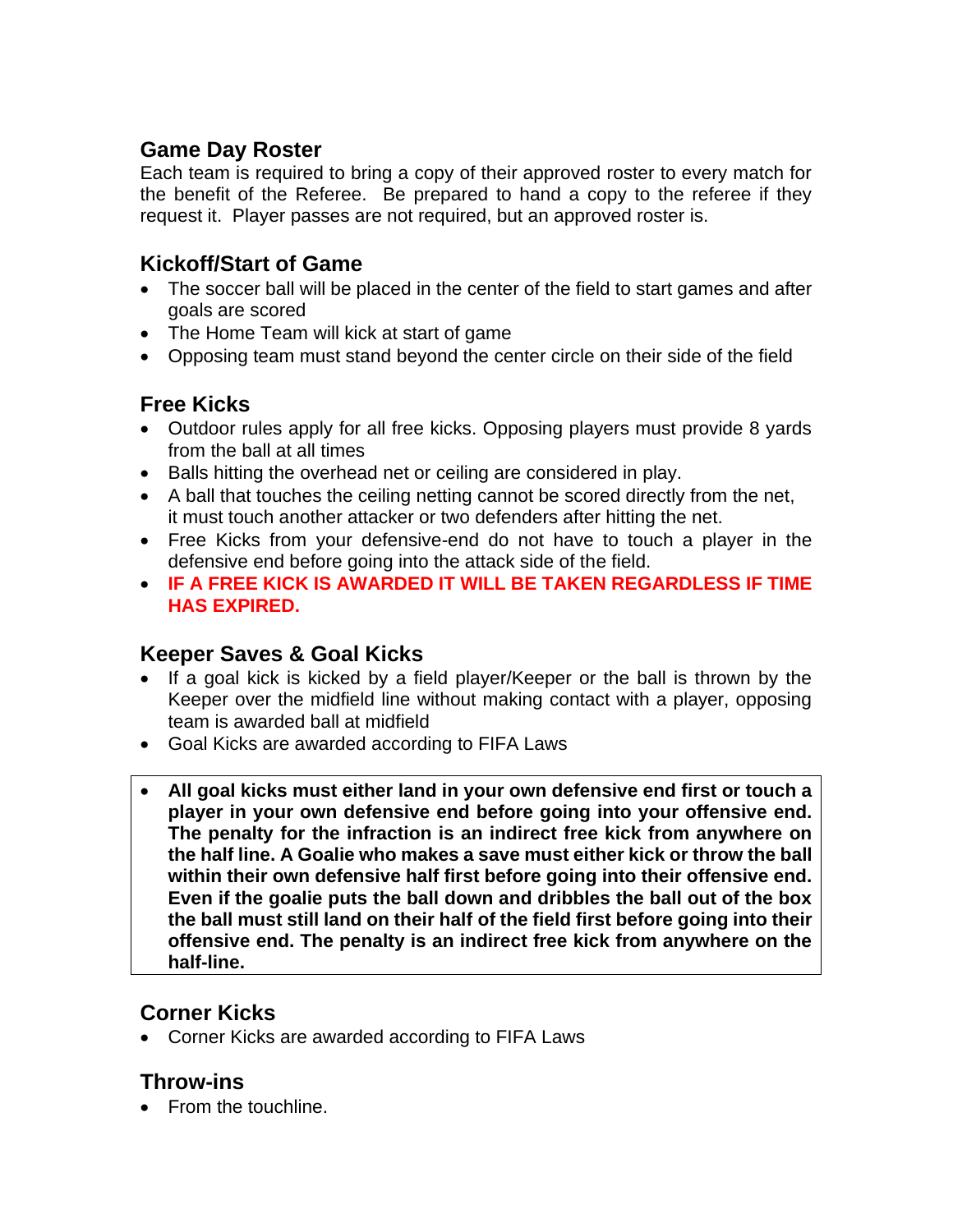### **Substitutions**

Substitutions (including goalkeepers) are allowed "on the fly" during play or when a stoppage occurs. "On the fly" substitutions require that the player coming off The field be within three feet of the player's bench before the new player can enter the field

### **Off-sides**

Off-sides will be called.

### **Guest Players**

You can have a maximum of three guest players on your roster for any given match. You cannot use a guest player from a team that is in the Challenge, if that player will be, or has played against your opponent. Please remember that not every team in your bracket has the same schedule. All Guest players must be approved prior to playing. Any Guest Players who are not on any Striker Challenge Roster, must first be approved to play as well. **All requests for guest player approval must be submitted by 8PM the Wednesday evening, prior to the match in which that player is playing.** The electronic online Limited Waiver Form must be signed and returned for review and approval no later than 24 hours prior to the first match on the expected weekend of play. No player is allowed to play until your roster reflects an electronic approval.

#### **Running up the score:**

**The Striker Soccer Challenge requests that all coaches during the winter season take a break from running up the score. Nothing is gained by doing so. We are all volunteers and parents. The "Challenge" is a club of volunteers, and we expect the coach of the stronger team to take the right path and make a genuine effort to speak with the opposing coach during the match to make sure feelings are not frayed amongst the players.** 

### **After a 5 goal lead:**

**Any team which has a lead of 5 goals must take a player off the field. If the lead widens, for each additional goal, another player is removed.** 

### **Cancellations/ Refunds**

- Games that are cancelled due to inclement weather will not be made up (But every attempt will be made if time is available to make up games lost to snow conditions)
- There will be no refunds after initial schedule has been released.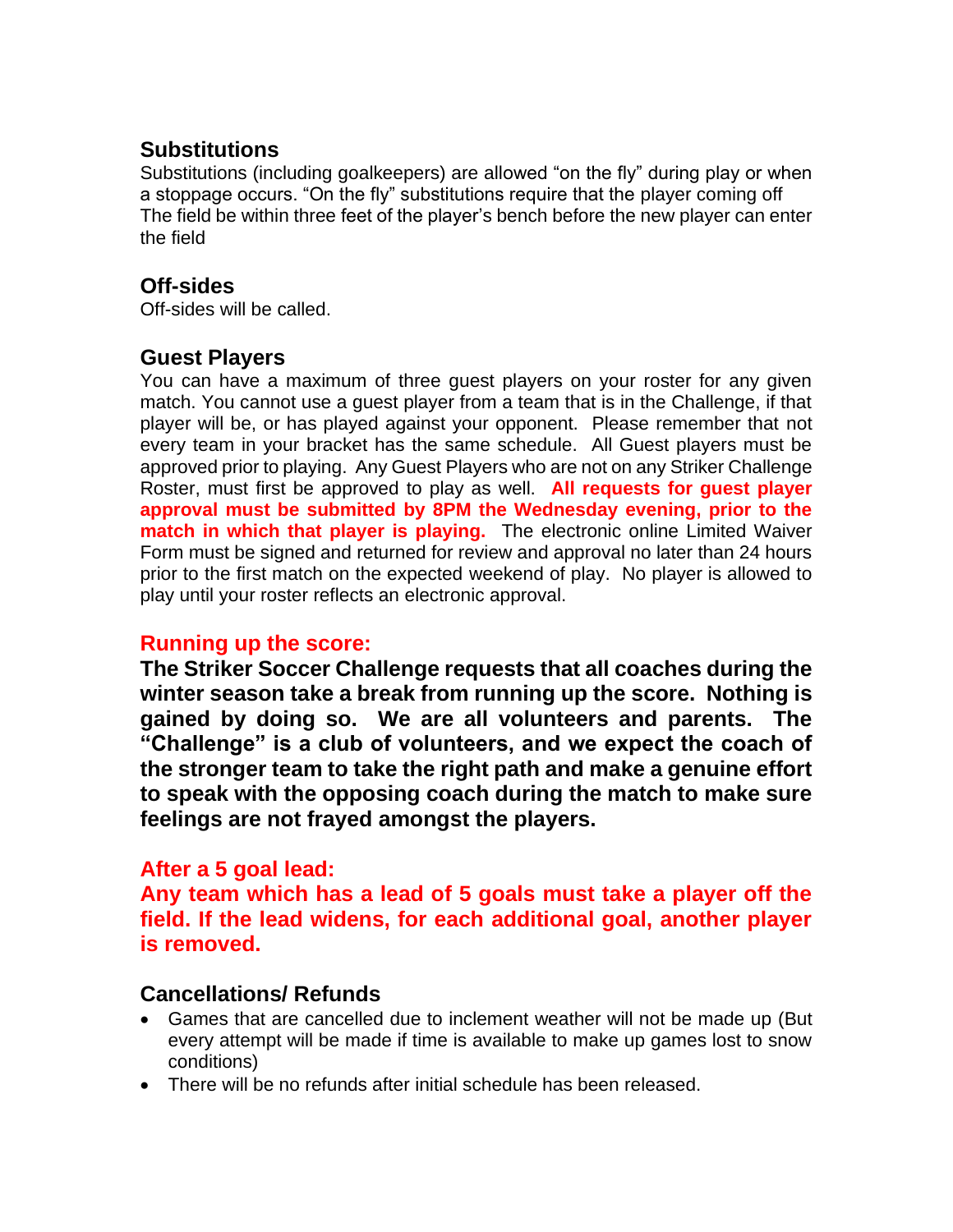### **Other**

- No protest will be heard
- Referee's decision is final
- No refunds
- No makeup games
- No smoking in building or eating in field area.
- No running up the score.

# **Point System**

• A forfeit will be recorded as a 2-0 score and a three-point win.

POINT SYSTEM  $WIN = 2$  POINTS  $TIF = 1$  POINT  $LOS = 0$  POINTS

### **Tiebreakers**

The team with the most points in a single division or group will win the division or group.

Please remember that the Striker Soccer Challenge is not played to win a trophy, so please refrain from running up the score on your fellow challenge members.

In the event of a tie, the following tiebreaker system shall apply to determine the standings:

- 1. Winner of Head to Head Competition (This criterion will not be used if more than two teams are tied.)
- 2. Most Wins
- 3. Least Goals Against
- 4. Most Shutouts
- 5. Toss of the Coin

### **Red Card**

**A sendoff (red card) will result in a minimum of a one (1) game suspension. A send off as a result of two (yellow) cautions will result in the player or coach being suspended for the next match. All suspensions shall commence immediately. The Head Referee is responsible for informing both ownership and the Striker Soccer Challenge Head Administrator that a red card**